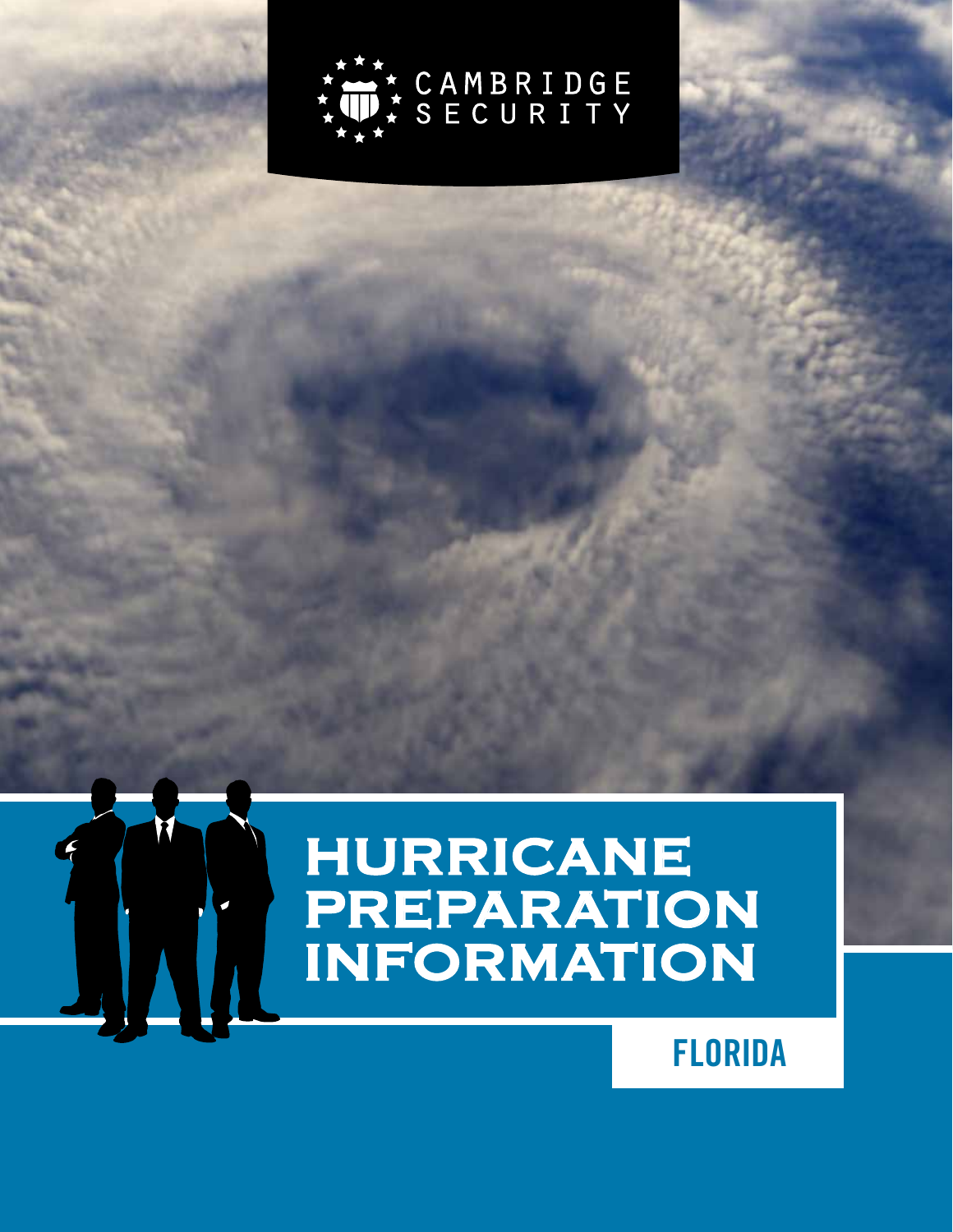

**CAMBRIDGE SECURITY TAKES A PROACTIVE APPROACH** when it comes to hurricane preparation. Our managers may assist property management during storm preparations. Cambridge will conduct pre- and post-storm assessments, and our findings along with recommendations, are provided to property management for review and necessary action steps. Hurricane season starts June 1st and runs through November 30th. Preparation should begin before the season starts and it's never too early to put your plan together.

#### **STORM TERMINOLOGY**

#### **Hurricane Warning**

**Hurricane conditions (sustained winds of 74 mph or higher) are expected somewhere within a specified area denoted in the announcement. The hurricane warning is issued 36 hours in advance of the anticipated onset of tropical storm force winds.**

#### **Hurricane Watch**

**Hurricane conditions (sustained winds of 74 mph or higher) are now possible within the specified area denoted by the announcement. The hurricane watch is issued 48 hours in advance of the anticipated onset of tropical storm force winds.**

#### **Hurricane**

**A cyclone with maximum sustained winds of greater than 74 miles per hour or 64 knots.**

#### **Tropical Storm**

**A cyclone with maximum sustained winds from 39 to 73 miles per hour or 34 to 63 knots.**

#### **Tropical Depression**

**A cyclone with maximum sustained winds of less than 39 miles per hour or 34 knots.**

#### **SAFFIR-SIMPSON HURRICANE WIND SCALE**

**The Saffir-Simpson Hurricane Wind Scale is a 1 through 5 rating based on a hurricane's sustained wind speed. This scale estimates potential property damage. Hurricanes reaching Category 3 and higher are considered major hurricanes because of their potential for significant loss of life and damage. Category 1 and 2 storms are still dangerous and require preventative measures.**

#### **HURRICANE HAZARDS: STORM SURGE/TIDE**

**Storm surge and large waves produced by hurricanes pose the greatest threat to life and property along the coast. STORM SURGE is an abnormal rise of water generated by a storm's winds. Storm surge can reach heights well over 20 feet and can span hundreds of miles of coastline.** 

**In the northern hemisphere, the highest surge values typically occur in the right front quadrant of a hurricane coincident with onshore flow; in the southern hemisphere, the left front quadrant. More intense and larger hurricanes produce higher surge.** 

**In addition, shallower offshore waters contribute to higher storm surge inundation. Storm surge is by far the greatest threat to life and property along the immediate coast. STORM TIDE is the water level rise during a storm due to the combination of storm surge and the astronomical tide.**

**For example, if a hurricane moves ashore at a high tide of 2 feet, a 15 foot surge would be added to the high tide, creating a storm tide of 17 feet. The combination of high winds and storm tide topped with battering waves can be deadly and cause tremendous property damage along an area of coastline hundreds of miles wide.** 

**The destructive power of storm surge and large battering waves can result in loss of life, buildings destroyed, beach and dune erosion and road and bridge damage along the coast. Storm surge can travel several miles inland. In estuaries and bayous, salt water intrusion endangers public health and the environment.**

#### **STORM PREPARATION**

**Preparing for a storm should be a process that is done long before a storm approaches. If a storm does happen to hit your**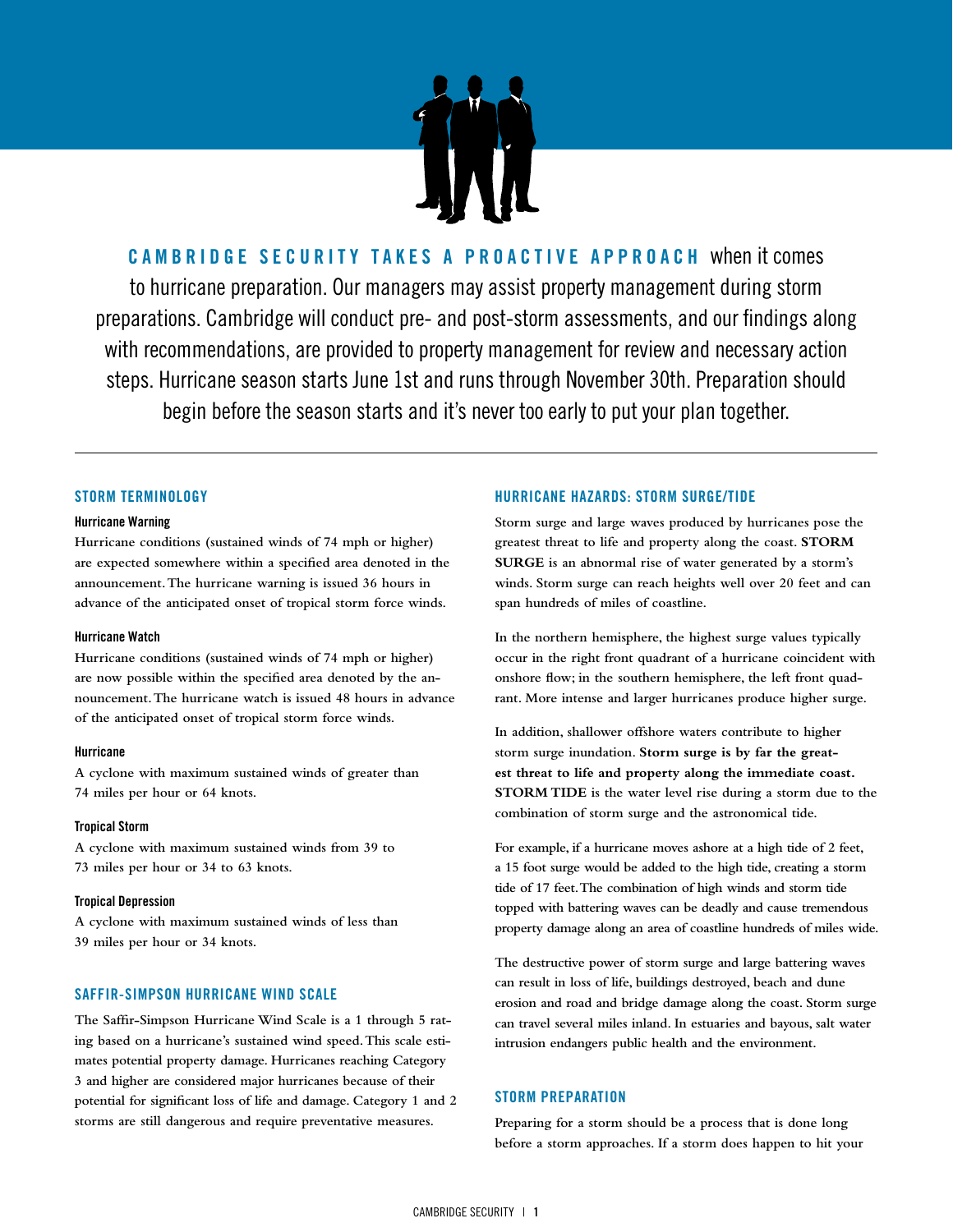**area, the first few days after the storm are the most difficult to deal with considering that there could be structure damage, loss of utilities, communication issues, and transportation restrictions. Everyday necessities like food, water, ice and gas can be hard to find after a major storm. Be prepared before the storm hits!!**



#### **BEFORE THE HURRICANE SEASON:**

- **• Determine safe evacuation routes inland.**
- **• Learn locations of official shelters and pet friendly shelters/hotels.**
- **• Check emergency equipment, such as flashlights, generators and battery-powered equipment such as cell phones and your NOAA Weather Radio All Hazards receiver.**
- **• Buy food that will keep and store drinking water.**
- **• Buy plywood or other material to protect your home if you don't already have it.**
- **• Trim trees and shrubbery so branches don't become missile hazards.**
- **• Clear clogged rain gutters and downspouts.**
- **• Review your insurance policy.**

#### **WHEN IN A WATCH AREA:**

- **• Frequently listen to radio, TV or NOAA Weather Radio for official bulletins of the storm's progress.**
- **• Fuel and service family vehicles.**
- **• Inspect and secure mobile home tie downs.**
- **• Ensure you have extra cash on hand.**
- **• Prepare to cover all windows and doors with shutters or other shielding materials.**
- **• Check batteries and stock up on canned food, first aid supplies, drinking water and medications.**
- **• Bring in light-weight objects such as garbage cans, garden tools, toys and lawn furniture.**

# **STORM CATEGORIES**

## (C),

#### **CATEGORY 1 STORM: 74-95 MPH.**

Very dangerous winds will produce some damage: Well-constructed frame homes could have damage to roof, shingles, and vinyl siding and gutters. Large branches of trees will snap and shallowly rooted trees may be toppled. Extensive damage to power lines and poles likely will result in power outages that could last a few to several days.

### O) (O) **CATEGORY 2 STORM: 96-110 MPH.**

Extremely dangerous winds will cause extensive damage: Well-constructed frame homes could sustain major roof and siding damage. Many shallowly rooted trees will be snapped or uprooted and block numerous roads. Near-total power loss is expected with outages that could last from several days to weeks.

### $\mathbb{O} \otimes \mathbb{O}$ **CATEGORY 3 STORM: 111-129 MPH.**

Devastating damage will occur: Well-built framed homes may incur major damage or removal of roof decking and gable ends. Many trees will be snapped or uprooted, blocking numerous roads. Electricity and water will be unavailable for several days to weeks after the storm passes.

# **CATEGORY 4 STORM: 131-156 MPH.**

Catastrophic damage will occur: Well-built framed homes can sustain severe damage with loss of most of the roof structure and/or some exterior walls. Most trees will be snapped or uprooted and power poles downed. Fallen trees and power poles will isolate residential areas. Power outages will last weeks to possibly months. Most of the area will be uninhabitable for weeks or months.

## $\circledcirc\circledcirc\circledcirc$

#### **CATEGORY 5 STORM: >156 MPH.**

Catastrophic damage will occur: A high percentage of framed homes will be destroyed, with total roof failure and wall collapse. Fallen trees and power poles will isolate residential areas. Power outages will last for weeks to possibly months. Most of the area will be uninhabitable for weeks or months.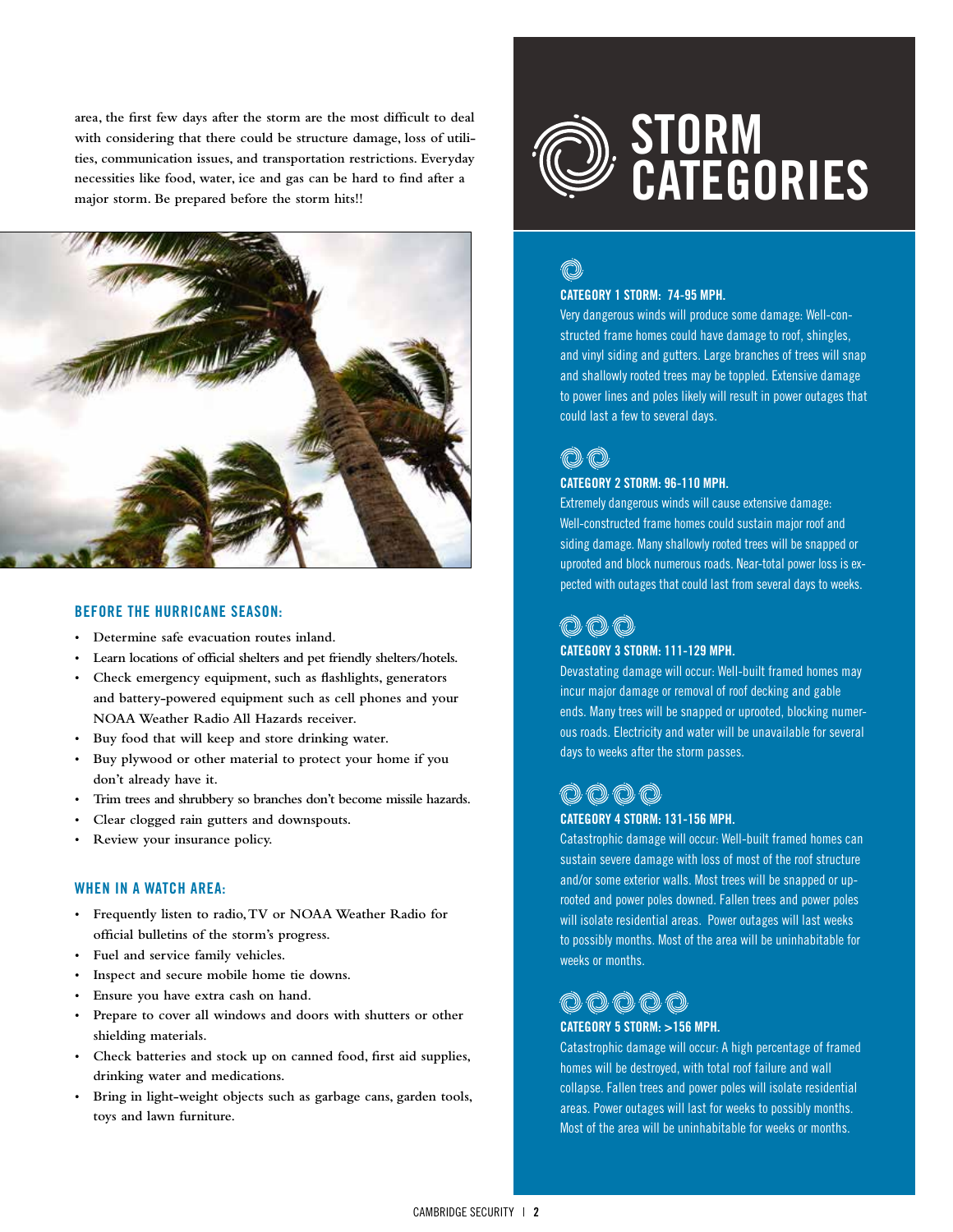#### **WHEN IN A WARNING AREA:**

- **• Closely monitor radio, TV or NOAA Weather Radio for official bulletins.**
- **• Close storm shutters.**



**• Follow instructions issued by local officials. —***Leave immediately if ordered!*

- **Stay with friends or relatives at a low-rise inland hotel or at a designated public shelter outside the flood zone.**
- **• DO NOT stay in a mobile or manufactured home.**
- **Notify neighbors and a family member outside of the warned area of your evacuation plans.**
- **Take pets with you if possible, but remember most public shelters do not allow pets other than those used by used by people with disabilities.**
- **• Identify pet-friendly hotels along your evacuation route.**

#### **DURING THE STORM, PLAN TO LEAVE IF YOU:**

- **• Live in a mobile home.** 
	- **—***They are unsafe in high winds no matter how well fastened to the ground.*
- **Live on the coastline, an offshore/Barrier Island, near a river or tidal marshes**
- **• Live in a flood zone/flood plain.**
- **• Live in an evacuation zone.**
- **• Live in a high rise building.** 
	- **—***Hurricane winds are stronger at higher elevations.*

# **SHELTER SUPPLIES**

**REMINDER:** If you are told to leave your home, do so immediately!





FIRST-AID KIT, MEDICINE, **PRESCRIPTIONS** 

TOILETRIES, BABY FOOD

GAMES, BOOKS, MUSIC PLAYERS WITH HEADPHONES



AND DIAPERS

A BLANKET OR SLEEPING BAG FOR EACH PERSON

| <del>,,,,,,,</del> |
|--------------------|
|                    |
|                    |
| .                  |

PHOTO ID (DRIVER'S LICENSE, PASSPORT, GOVERNMENT ID)



COPIES OF KEY PAPERS SUCH AS INSURANCE POLICIES

BATTERY-POWERED RADIO AND CELL PHONE



FLASHLIGHTS AND EXTRA BATTERIES CASH, CREDIT CARD(S)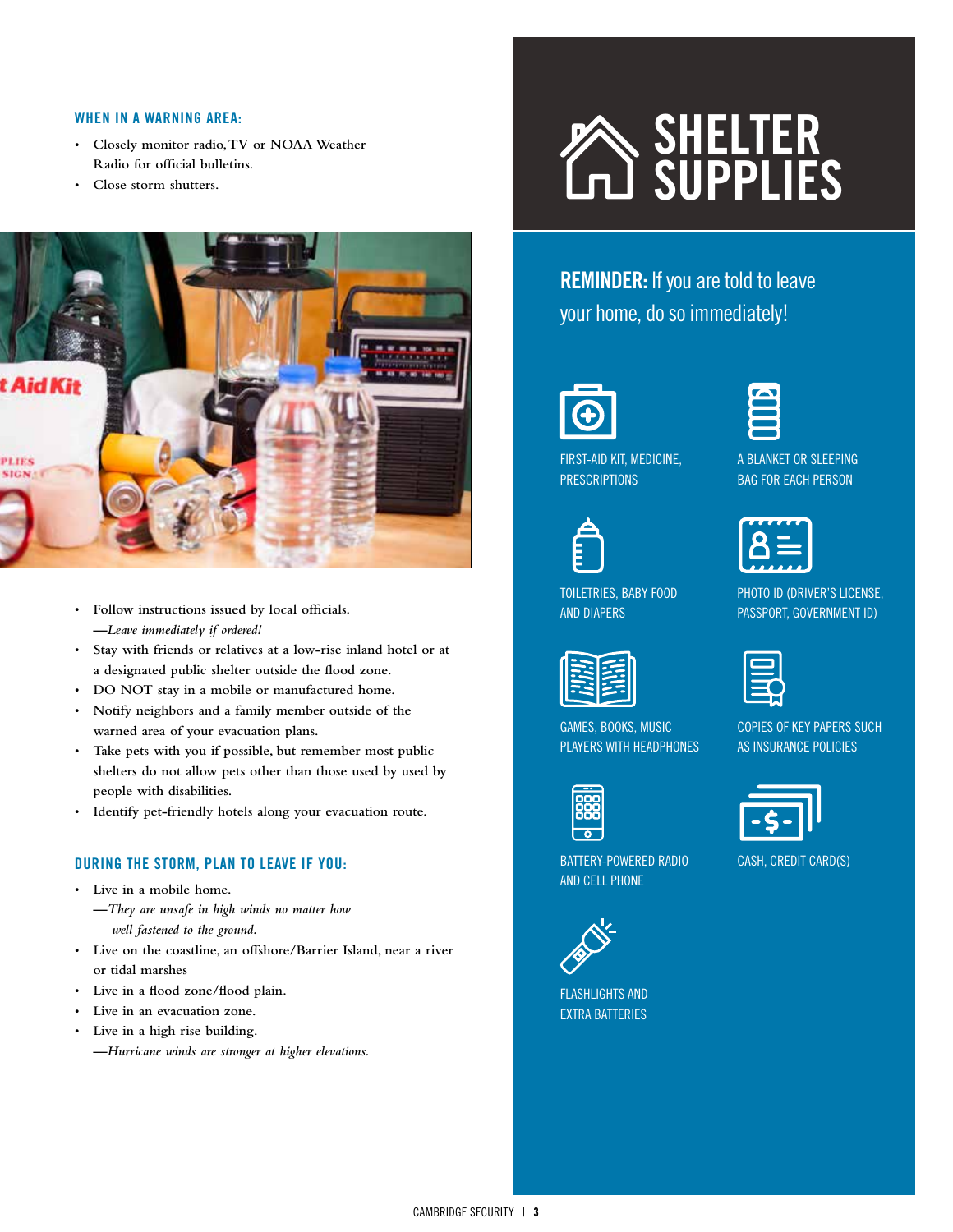#### **IF STAYING IN A HOME:**

- **• Turn refrigerator to maximum cold and keep it closed.**
- **• Turn off utilities if told to do so by authorities.**
- **• Turn off and disconnect propane tanks.**
- **• Unplug small appliances.**
- **Fill bathtub and large containers with water in case clean tap water is unavailable. Use water in bathtubs for cleaning and flushing of toilets only.**

**—***DO NOT drink it!!*

#### **IF WINDS BECOME STRONG:**

- **Stay away from windows and doors, even if they are covered. Take refuge in a small interior room, closet or hallway.**
- **• Close all interior doors. Secure and brace external doors.**
- **• If you are in a two-story house, go to an interior first floor room.**
- **If you are in a multi-story building and away from water, go to the 1st or 2nd floor and stay in the halls or other interior rooms away from windows.**
- **• Lie on the floor under a table or other sturdy object.**

#### **BE ALERT FOR:**

- **• Tornadoes—they are often spawned by hurricanes.**
- **• Water Spouts—especially if you live along the coastline.**
- **• The calm "eye" of the storm—it may seem like the storm is over, but after the eye passes, the winds will change direction and quickly return to hurricane force.**
- **• Extremely heavy rain and lightning.**

#### **AFTER THE STORM:**

- **• Keep listening to radio, TV or NOAA Weather Radio.**
- **• Wait until an area is declared safe before entering.**
- **• Watch for closed roads. If you come upon a barricade or a flooded road:**
	- **—***Turn Around Don't Drown! Moving water only 6 inches deep can sweep you off your feet.*
- **• Standing water may be electrically charged from power lines.**
- **• Never use a generator indoors.**
- **• Avoid weakened bridges and washed out roads.**
- **• Once home, check gas, water and electrical and appliances for damage.**
- **• Use a flashlight to inspect damage.**
- **• Never use candles and other open flames indoors.**
- **• Wear proper shoes to prevent cutting feet on sharp debris.**
- **• Do not drink or prepare food with tap water until officials say it is safe.**
- **Avoid electrocution by not walking in areas with downed power lines.**



The National Weather Service (NWS) continuously broadcasts warning, watches, forecasts and non-weather related hazard information on NOAA Weather Radio All Hazards (NWR).

NWR is a nationwide network of radio stations broadcasting continuous weather information direct from a nearby National Weather Service office. NWR broadcasts National Weather Service warnings, watches, forecasts and other hazard information 24 hours a day.

Working with the Federal Communication Commission's FCC) Emergency Alert System, NWR is an "all hazards" radio network, making it your single source for comprehensive weather and local emergency information. NWR also broadcasts warning and postevent information for all types of hazards--both natural (such as tropical storms, hurricanes, earthquakes and volcano activity) and environmental (such as chemical releases or oil spills).

Known as the "Voice of the National Weather Service," NWR is provided as a public service by the National Oceanic & Atmospheric Administration (NOAA), part of the Department of Commerce. NWR includes 1000 transmitters, covering all 50 states, adjacent coastal waters, Puerto Rico, the U.S. Virgin Islands, and the U.S. Pacific Territories. NWR broadcasts on the Very High Frequency (VHF) band and requires a special radio receiver or scanner capable of picking up the signal.

Broadcasts are found in the VHF public service band at these seven frequencies (MHz):

| 162.400  162.425  162.450  162.475 |  |
|------------------------------------|--|
| 162.500 162.525 162.550            |  |

Receivers can be bought at many department, or electronic specialty stores. Similar to a smoke detector, an NWR can wake you up in the middle of the night to alert you of a dangerous situation.